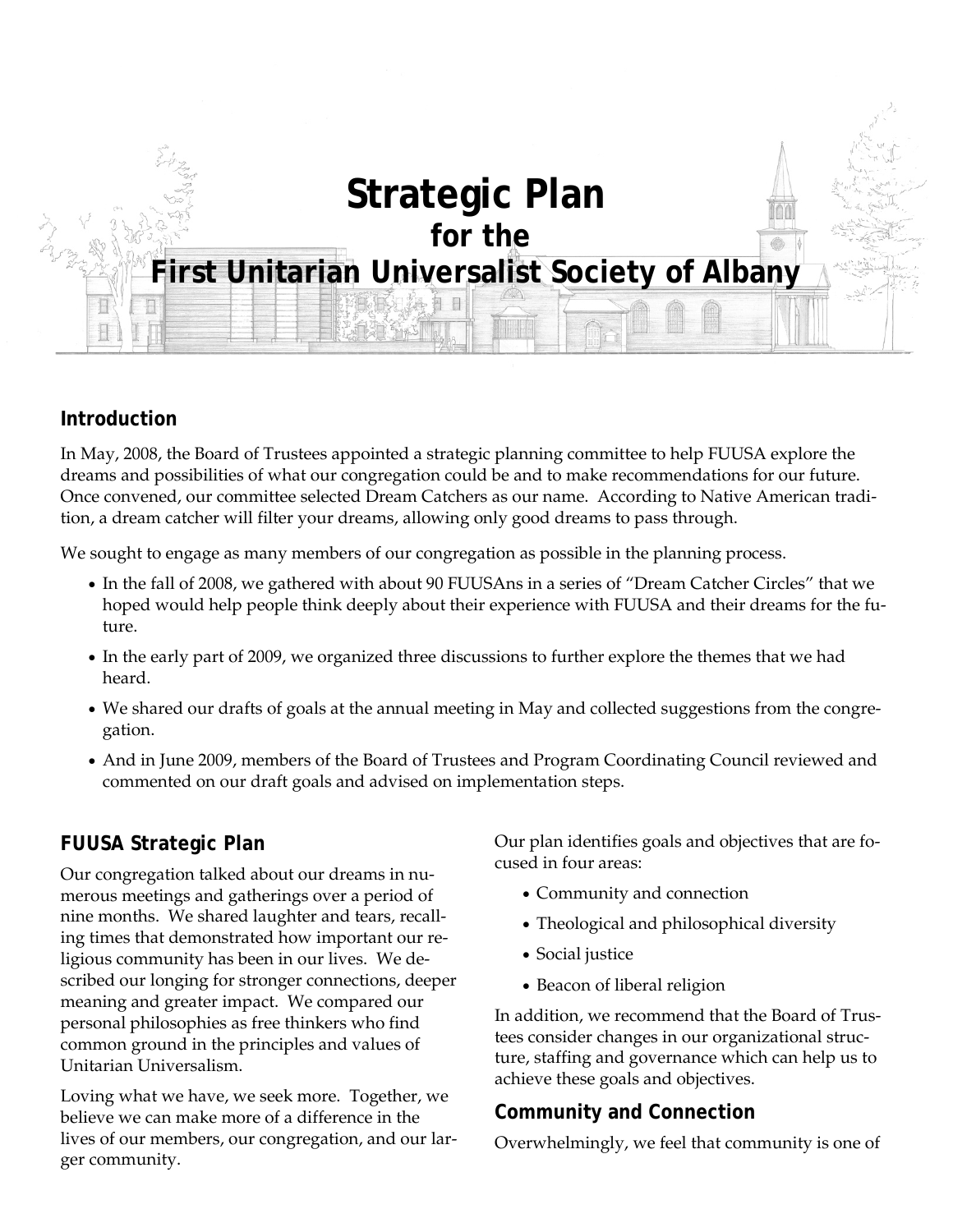the greatest benefits and joys of being a member of FUUSA. On the other hand, we long for *more* community and a deepening of the experience of community. We understand this to mean that while there are strong affiliations within the community, the web is not yet fully connected.

We also long for help in and opportunities for reaching out to others across our differences. We struggle with the human tendency to compartmentalize people and to stay with "our own." To resist that urge is the appropriate and essential work of a religious community such as ours.

We recognize that our community is not bounded by the walls of our church but extends into the neighborhood around us. To these ends, we have framed the following goals.

#### **Community and Connection Goals and Objectives**

To broaden and deepen connections within the FUUSA community, within and across generations.

- Continue and enhance our affinity groups and small group ministry.
- Evaluate and strengthen our institutional structure that supports social and communitybuilding events.
- Offer diversity, anti-bias, and non-violent communication training opportunities, making these practices part of our congregational culture.
- Increase the number of affordable social events that we offer.
- Use community-building strategies to make social risk taking less difficult.

To foster a congregational culture of service, where members are encouraged and supported in contributing their "time, talent and treasure" to the work of the community.

- Use new technologies where appropriate to enhance people's opportunity to connect and get involved.
- Improve methods of "getting the word out" so that people are better able to make decisions about what they can do to participate and support the work of FUUSA.

To increase our understanding of and commitment to ways to be in sensitive, compassionate, and productive community with our neighborhood.

 Work with neighborhood groups in finding ways that FUUSA can be of help and increase our involvement with the Washington Square Neighborhood Association.

# **Theological and Philosophical Diversity**

Unitarian Universalism is a "big tent" religion. In our principles and purposes we covenant to affirm and promote both *"Acceptance of one another and encouragement to spiritual growth in our congregations"* and *"A free and responsible search for truth and meaning."* FUUSA is the religious home of self-identified humanists and theists, atheists and Christians, agnostics and pagans and others who resist all labels; and yet across the board we heard a longing to explore, deepen and share one's personal journey and search for meaning.

More specifically, from a variety of individual responses and group discussions we heard the following major themes: (1) the desire to deepen spiritual and philosophical inquiry and explore personal spiritual practices; (2) the desire for a safe environment in which to share one's own faith journey without fear of judgment or criticism; (3) a hunger for Sunday morning worship services that touch the mind, heart and soul; and (4) the need for faith development opportunities beyond Sunday services.

We were gratified by the openness, honesty and sincerity of participants in these discussions; we know the issues are often deeply felt, pose difficult questions, and have no easy answers. Yet we firmly believe that telling our stories and hearing from each other in community will lead to greater understanding and acceptance--thereby enriching us all.

### **Theological and Philosophical Diversity Goals and Objectives**

To provide positive opportunities for FUUSAns to explore, share and deepen their beliefs, values and personal search for meaning.

- Provide opportunities for people to share their journeys and beliefs both in small groups and with the congregation at large.
- Provide opportunities for and encourage study, reflection and deepening of spiritual, philosophical and theological beliefs and practices.
- Celebrate the diversity of beliefs and practices within our congregation, honoring the varieties in language and expression.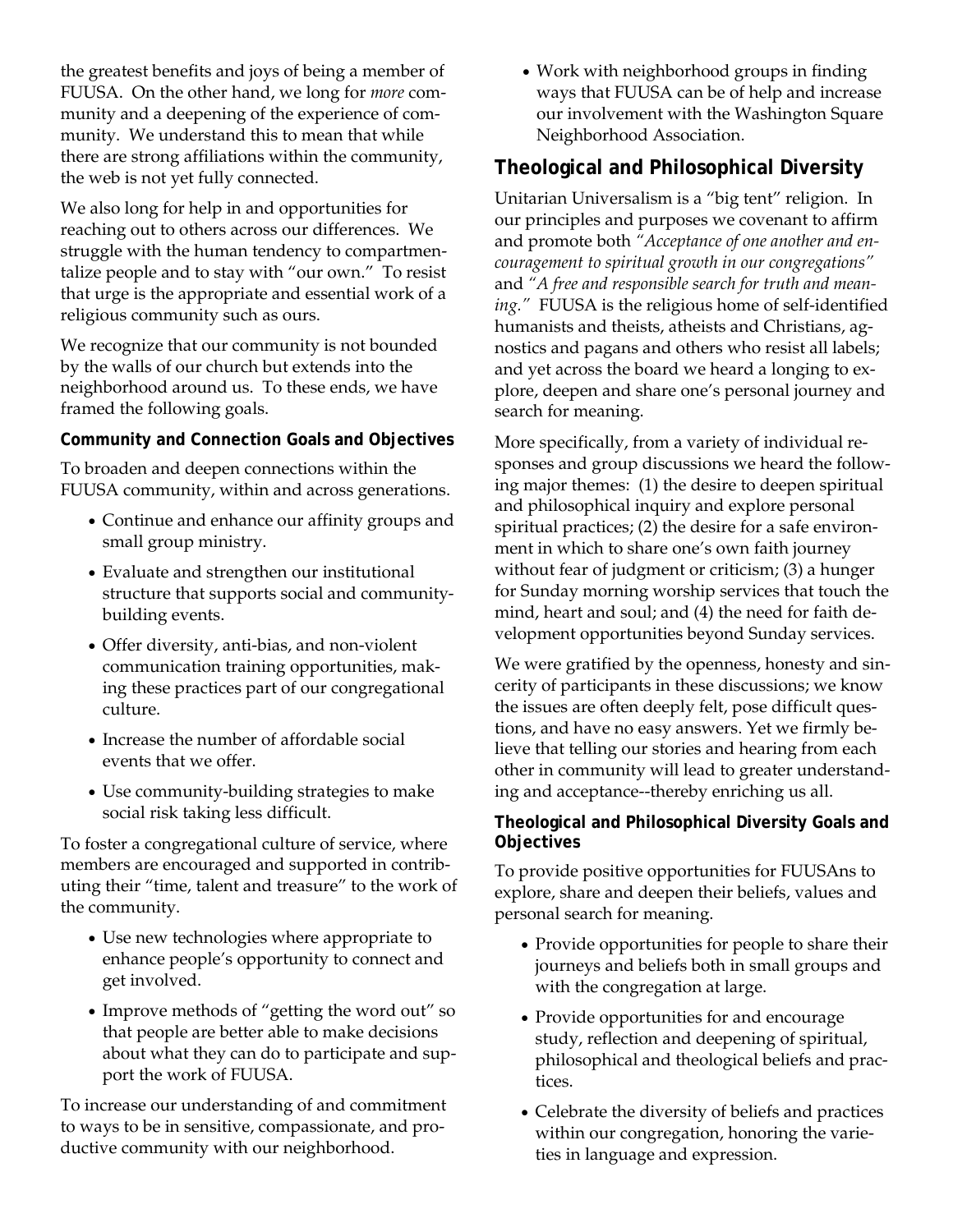To offer worship services that are a source of challenge, inspiration and joy, feeding our souls, filling our hearts, enriching our minds, and equipping us to live out our Unitarian Universalist values.

 Enhance artistic expression and experiential opportunities in our Sunday services and other worship experiences.

# **Social Justice**

As Unitarian Universalists, we affirm the principle of justice, equity and compassion in human relations, and we take pride in our congregation's social action over the years. This action has included offering a summer program for neighborhood children, supporting same sex marriage, helping to build two Habitat for Humanity houses, providing refugee assistance, supporting community empowerment through ARISE, becoming a Green Sanctuary, advocating for social justice at the state level through Interfaith Impact, becoming a Welcoming Congregation, providing a location for community forums in Emerson, and supporting prisoners and their families.

In group and individual discussions, we heard a widespread and heartfelt commitment to social justice. Quoting a well-loved UU hymn, we seek "to give life the shape of justice." At the same time, we heard from social justice leaders and organizers in our congregation about the challenges of finding volunteers and financial resources.

As a Unitarian Universalist congregation, we feel that we are called to commit to significant and meaningful social justice work in our larger community. As individuals, we are looking for opportunities in our busy lives to "make a difference" through direct service as well as advocacy for change.

Our social justice work is rooted in our spiritual and philosophical values. It helps connect us as a community and strengthens our UU identity. We must find new ways to weave social justice into the fabric of our congregation, while honoring and building on FUUSA's tradition of social action. We believe that by increasing and focusing congregational energy, we will make a greater impact on our community and our own lives.

### **Social Justice Goal and Objectives**

To focus our efforts and increase the engagement of our members in social justice.

Assess the process to select, introduce and in-

tegrate new social justice projects into congregational life and the ways that staff, Board, councils and committees support that process.

- Increase the impact of our efforts and engage and energize the members of the congregation by concentrating our efforts in the following three areas:
	- 1. Making a difference in the lives of children and families in the city of Albany
	- 2. Becoming a leader in sustainable environmental practices
	- 3. Advocating for public policies that are in line with our UU values and principles.
- Explore new and proven methods for increasing congregational support and involvement in social justice initiatives.
- Inform and connect new members with social justice projects.
- Integrate social justice into the Sunday worship service and religious education.
- Assess the need for ongoing staff support for social justice.
- Increase communication and coordination among minister, staff, lay leaders and members/volunteers.

# **A Beacon of Liberal Religion**

There are many, many more people who would be attracted to being part of Unitarian Universalism if they knew who we are and what we value. As the younger generations have become less denominationally identified and more and more seek a liberal, inclusive religious approach, growth is quite likely in our congregations in the future. We believe that the membership in our congregations in the Capital Region could grow significantly if we are welcoming to newcomers and help start new congregations in places like Clifton Park. The success of our new congregation in Saratoga Springs should be very encouraging to us. We recognize from our research that this growth will be stifled if it isn't intentionally planned and widely supported.

The most important benefit of a larger membership will be to advance the mission of our congregation and Unitarian Universalism in the Capital Region.

### **Beacon Goals and Objectives**

To project our Unitarian Universalist identity into